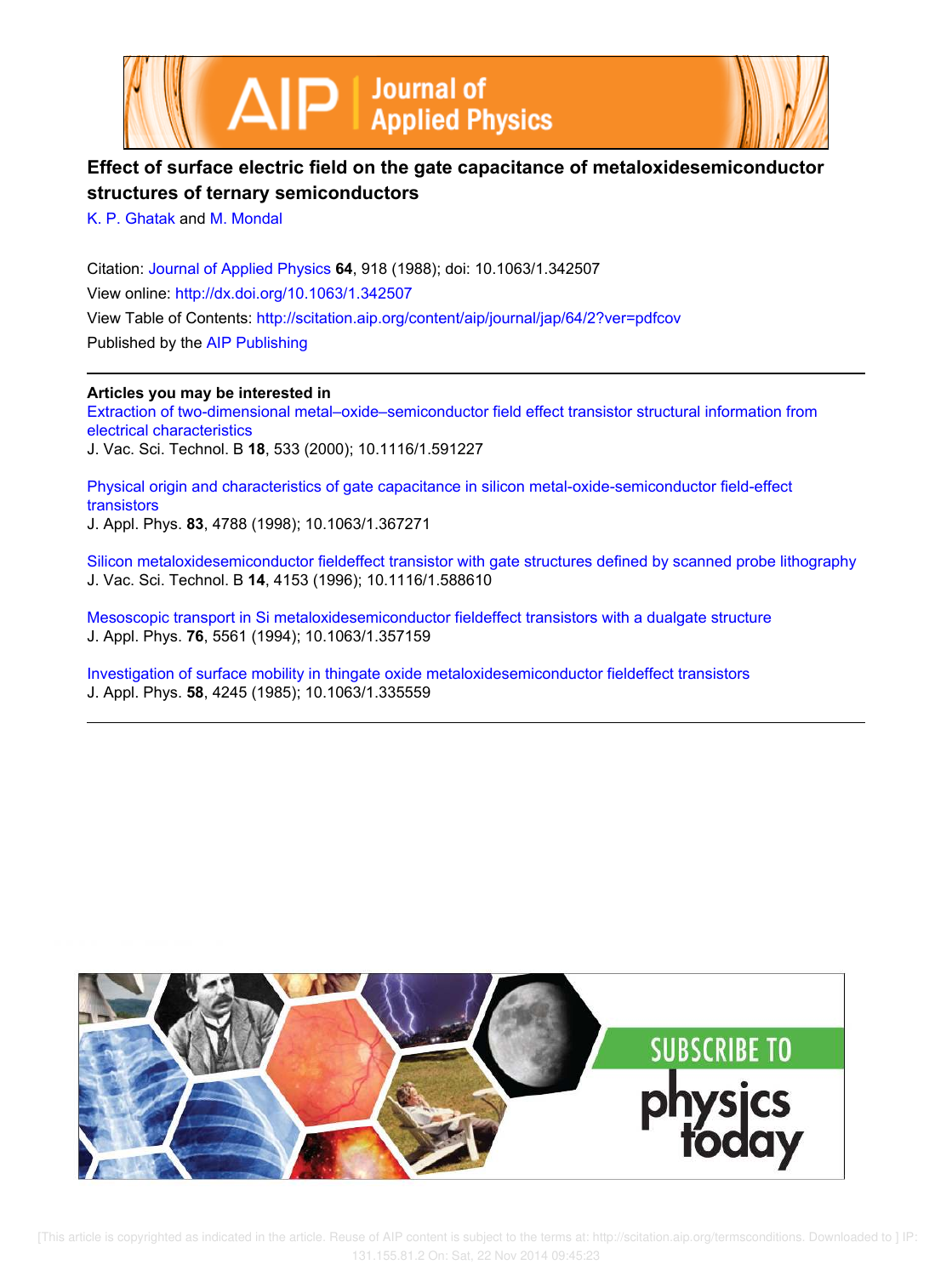# Effect of surface electric field on the gate capacitance of metal-oxidesemiconductor structures of ternary semiconductors

K. P. Ghatak<sup>a)</sup> and M. Mondal

*Department of Physics, University College of Science and Technology,* 92, *Acharya Prafulla Chandra Road, Calcutta 700009, India* 

(Received 26 October 1987; accepted for publication 10 March 1988)

An attempt is made to derive a generalized expression for the gate capacitance of metal-oxidesemiconductor structures of ternary semiconductors without any approximations of weak or strong electric field limits. It is found, taking *n*-channel layers on *p*-type  $Hg_{1-x}Cd_xTe$  as an example, that the same capacitance increases with increasing surface field and the approximated results overestimate the numerical values for both limits. The theoretical formulation is in good agreement with the experimental observation as reported elsewhere, and the corresponding well-known results for  $n$ -channel inversion layers on parabolic semiconductors are also obtained from the expressions derived.

### INTRODUCTION

In recent years, there has been considerable interest in studying the various electronic properties of inversion layers on small-gap semiconductors under different physical conditions.<sup>1-9</sup> Although both experimental and theoretical investigations have been carried out on the transport phenomena of two-dimensional (2D) electron gases formed on small-gap semiconductors, these still remain as scopes in the investigations made, while the interest for further research on the other different physical aspects of such systems is becoming increasingly important. One such useful parameter is the gate capacitance of metal-oxide-semiconductor (MOS) structures under the application of a large gate bias (hereafter referred to as C*<sup>g</sup> )* which has been studied under different approximations. The interesting point is that the carrier concentration in such layers can be controlled by changing the gate voltage, which changes the surface electric field, and hence  $C_{g}$  becomes surface field dependent. The  $C_{g}$ in  $n$ -channel inversion layers on  $p$ -type Si has been found to exhibit certain peculiar characteristics due to the 2D nature of the motion of the carriers in quantized layers. Since the density-of-states function for nonparabolic layers depends sharply on energy unlike that for inversion layers on parabolic semiconductors, it would be of interest to derive a generalized expression of  $C<sub>e</sub>$  of small-gap semiconductors whose energy band structures are defined by the two-band Kane model without any approximations of weak or strong electric field limits. In particular, such studies for ternary semiconductors having nonparabolic energy bands would be very interesting, and we shall take  $Hg_{1-x}Cd_xTe$  as an example for the purpose of numerical computations. It may be noted that the compound  $Hg_{1-x}Cd_xT$ e is an important optoelectronic material because its band gap can be varied over the entire spectral range from 0.8  $\mu$ m to over 30  $\mu$ m by adjusting the alloy composition.<sup>10</sup> Its use as an infrared detector material has spurred  $Hg_{1+x}Cd_xTe$  technology for the production of high-mobility single crystals with specially prepared surface layers.<sup>11</sup> The same semiconductor is ideally suited for narrow-gap subband physics, because the relevant physical parameters are within easy experimental reach.<sup>11</sup> In addition, one can obtain the corresponding results for inversion layers on parabolic semiconductors by equating the nonparabolicity parameter with zero in the generalized expression.

In what follows, we shall first derive an expression of the surface electron concentration per unit area in *n*-channel inversion layers on ternary semiconductors without any approximations of weak or strong electric field limits. We shall then derive the gate capacitance with the proper use of the electron statistics, The dependence of the gate capacitance on surface electric field has also been studied on the basis of the theoretical considerations made in this work.

## THEORETICAL BACKGROUND

The gate capacitance of MOS structures of  $n$ -channel inversion layers on semiconductors can, in general, be expressed $2$ as

$$
C_{g}^{-1} = C_{ins}^{-1} + C_{s}^{-1}, \qquad (1)
$$

in which  $C_{\text{ins}}$  ( =  $\epsilon_{\text{ins}}/d_{\text{ins}}$ ) is the fixed capacitance due to oxide layers,  $\epsilon_{ins}$  and  $d_{ins}$  are the permittivity and the thickness of the insulating layers, respectively,  $C_{\epsilon}$ ,  $= e(dN_{\epsilon}/n)$  $dV<sub>0</sub>$ )] is the surface capacitance due to the space-charge layer,  $N_s$  is the surface electron concentration per unit area,  $V_0$  $($  =  $V<sub>g</sub> - eN<sub>s</sub>d<sub>ins</sub> \epsilon<sub>ins</sub><sup>-1</sup>)$  is the surface potential,  $V<sub>g</sub>$  is the gate voltage, and *e* is the electron charge. It appears then that the derivation of  $C<sub>g</sub>$  using Eq. (1) requires an expression of N<sub>s</sub> which in turn is determined by the corresponding density-ofstates function. Incidentally, the  $E - k$ , dispersion relation for 2D electrons in n-channel inversion layers on Kane-type semiconductors can be written $<sup>i</sup>$  as</sup>

 $\frac{1}{2}(w_0\sqrt{1+w_0^2}-\ln|w_0+\sqrt{1+w_0^2}|)=(a+\frac{1}{4})^{-1}K(n)$ , (2) where the notations are the same as in Ref. 1.

<sup>.)</sup> Department of Electronics and Telecommunication Engineering, Faculty of Engineering and Technology, University of Jadavpur, Calcutta 700 032, India.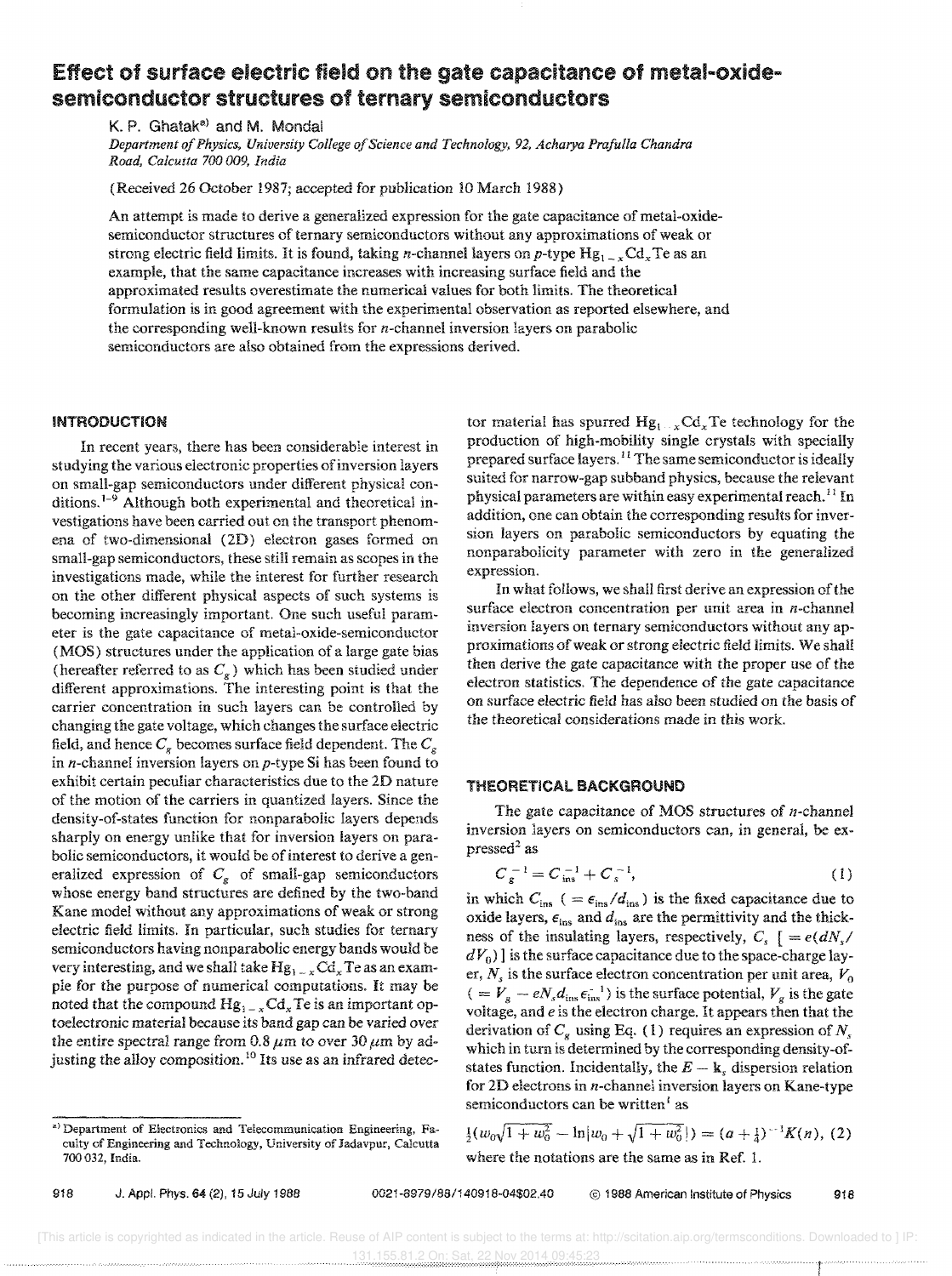Using Eq. (2), the density-of-states function can be expressed<sup>6</sup> as

$$
D(\epsilon) = l_0 \sum_{n=0}^{n_{\text{max}}} \left[ (1 + 2\alpha\epsilon)(1+\delta)^{-1} \right] H(\epsilon - \epsilon_n), \quad (3)
$$

where

$$
l_0 \equiv m_0^* / \pi h^2,
$$
  
\n
$$
\alpha \equiv 1 / E_g,
$$
  
\n
$$
\delta \equiv w_0^2 - 2[w_0(a + \frac{1}{4})^{-1}]K(n)\sqrt{1 + w_0^2},
$$

where *H* is the Heaviside step function and  $\epsilon_n$  is obtained by setting  $a = 0$  and  $\epsilon = \epsilon_n$  in Eq. (2). Combining Eq. (3) with the Fermi-Dirac occupation probability factor, the surface electron concentration of MOS structures of Kane-type semiconductors can be expressed,<sup>6</sup> without any approximation of weak and strong electric field limits, as

$$
N_s = I_0 k_B T \sum_{n=0}^{n_{\text{max}}} \left[ \phi(n) \right]^{-1} \left[ (1 + 2\alpha \epsilon_n) F_0(\eta_n) + 2\alpha k_B T F_1(\eta_n) \right],
$$
\n(4)

where  $k_B$  is the Boltzman constant, T is the temperature,

$$
\varphi(n) \equiv (1 + G_{0n}^2)^{-1/2} G_{0n}^{-1}(\ln |G_{0n}^2 + \sqrt{1 + G_{0n}^2}|),
$$
  
\n
$$
G_{0n}^2 \equiv 4\alpha \epsilon_n (1 + \alpha \epsilon_n),
$$

where  $F_i(\eta_n)$  is the one-parameter Fermi-Dirac integral of order j as defined by Blakemore,  $12$ 

$$
\eta_n \equiv (k_B T)^{-1} [E_F - \epsilon_n],
$$
  
\n
$$
E_F = eV_g - N_s e^2 d_{\text{ins}} \epsilon_{\text{ins}}^{-1} - E_{fb}
$$

is the Fermi energy as measured from the edge of the conduction band at the surface, and  $E_{\hat{p}}$  is the energy separation between the Fermi level and the conduction-band edge of the bulk of the substrate material.

Thus, using Eqs. (4) and (I), the generalized expression for the gate capacitance can be written as

$$
C_g = l_0 \Delta e^2 \bigg( \sum_{n=0}^{n_{\text{max}}} {\varphi(n)}^{-1}
$$
  
 
$$
\times \big[ (1 + 2\alpha \epsilon_n) F_{-1}(\eta_n) + 2\alpha k_B T F_0(\eta_n) \big] \bigg), \tag{5}
$$

where

$$
\Delta = \left(1 + l_0 k_B T \sum_{n=0}^{n_{\text{max}}} \left\{\Omega(n)\right\} \left\{\varphi(n)\right\}^{-2} \left[ (1 + 2\alpha \epsilon_n) F_0(\eta_n) + 2\alpha k_B T F_1(\eta_n) \right] \right.\n+ w(n) (k_B T)^{-1} \left\{\varphi(n)\right\}^{-1} \left\{\left[ (1 + 2\alpha \epsilon_n) F_{-1}(\eta_n) + 2\alpha k_B T F_0(\eta_n) \right] - 2\alpha F_0(\eta_n) P(n) \right\} \right\}^{-1},\n\Omega(n) = P(n) Q(n),\nP(n) = \left\{\alpha G_n N_s (1 + 2\alpha \epsilon_n) \right\}^{-1} \left[ 2A(n) \sqrt{1 + G_n^2} \right],\nQ(n) = 2\alpha G_n^{-2} (1 + 2\alpha \epsilon_n) (1 - G_n^{-1} \ln |G_n + \sqrt{1 + G_n^2}|),
$$

and

$$
G(n) \equiv [P(n) + e^2 d_{\text{ins}} \epsilon_{\text{ins}}^{-1}].
$$

From Eqs. (4) and (5) the expressions for the electron statistics and the gate capacitance in MOS structures of Kanetype semiconductors under weak and strong electric field limits assume, respectively, the following forms:

$$
N_s = l_0 k_B T \sum_{n=0}^{n_{\text{max}}} \left[ (1 + \frac{2}{3} \alpha \epsilon_n) F_0(\eta_n) + 2 \alpha k_B T F_1(\eta_n) \right],
$$
 (6a)

$$
N_s = l_0 k_B T \sum_{n=0}^{n_{\text{max}}} [(1 + 2\alpha \epsilon_n) F_0(\eta_n) + 2\alpha k_B T F_1(\eta_n)],
$$
\n(6b)

$$
C_g = e^2 l_0(\Delta_1) \sum_{n=0}^{n_{\text{max}}} [(1 + \frac{2}{3}\alpha \epsilon_n) F_{-1}(\eta_n) + 2\alpha k_B T F_0(\eta_n)],
$$

and

## 919 J. Appl. Phys,. Vol. 64. No, 2. 15 July 1988

$$
C_{g} = e^{2} l_{0}(\Delta_{2}) \sum_{n=0}^{n_{\text{max}}} \left[ (1 + 2\alpha \epsilon_{n}) F_{-1}(\eta_{n}) + 2\alpha k_{B} T F_{0}(\eta_{n}) \right],
$$
\n(7b)

where the energy corresponding to the bottom of the nth electric subband as measured from the edge of the conduction band at the surface for both the limits can, respectively, be expressed through the equations

$$
\alpha \epsilon_n (1 + \alpha \epsilon_n) - \left[ 3k(n) (\alpha \epsilon_n + \frac{1}{2}) \right]^{2/3} = 0 \quad (8a)
$$

and

I F

$$
\alpha \epsilon_n (1 + \alpha \epsilon_n) - 2k(n) = 0, \tag{8b}
$$

$$
\Delta_{1} = \left(1 + l_{0} \sum_{n=0}^{n_{\max}} \left\{ \left[ (1 + \frac{2}{3} \alpha \epsilon_{n}) F_{-1}(\eta_{n}) + 2 \alpha k_{B} T F_{1}(\eta_{n}) \right\} \left[ (t_{1} + e^{2} d_{\text{ins}} \epsilon_{\text{ins}}^{-1}) - \frac{2}{3} \alpha k_{B} T F_{0}(\eta_{n}) t_{1} \right] \right)^{-1},
$$

#### K. p, Ghatak and M, Mondal 919

 [This article is copyrighted as indicated in the article. Reuse of AIP content is subject to the terms at: http://scitation.aip.org/termsconditions. Downloaded to ] IP: 131.155.81.2 On: Sat, 22 Nov 2014 09:45:23

(7a)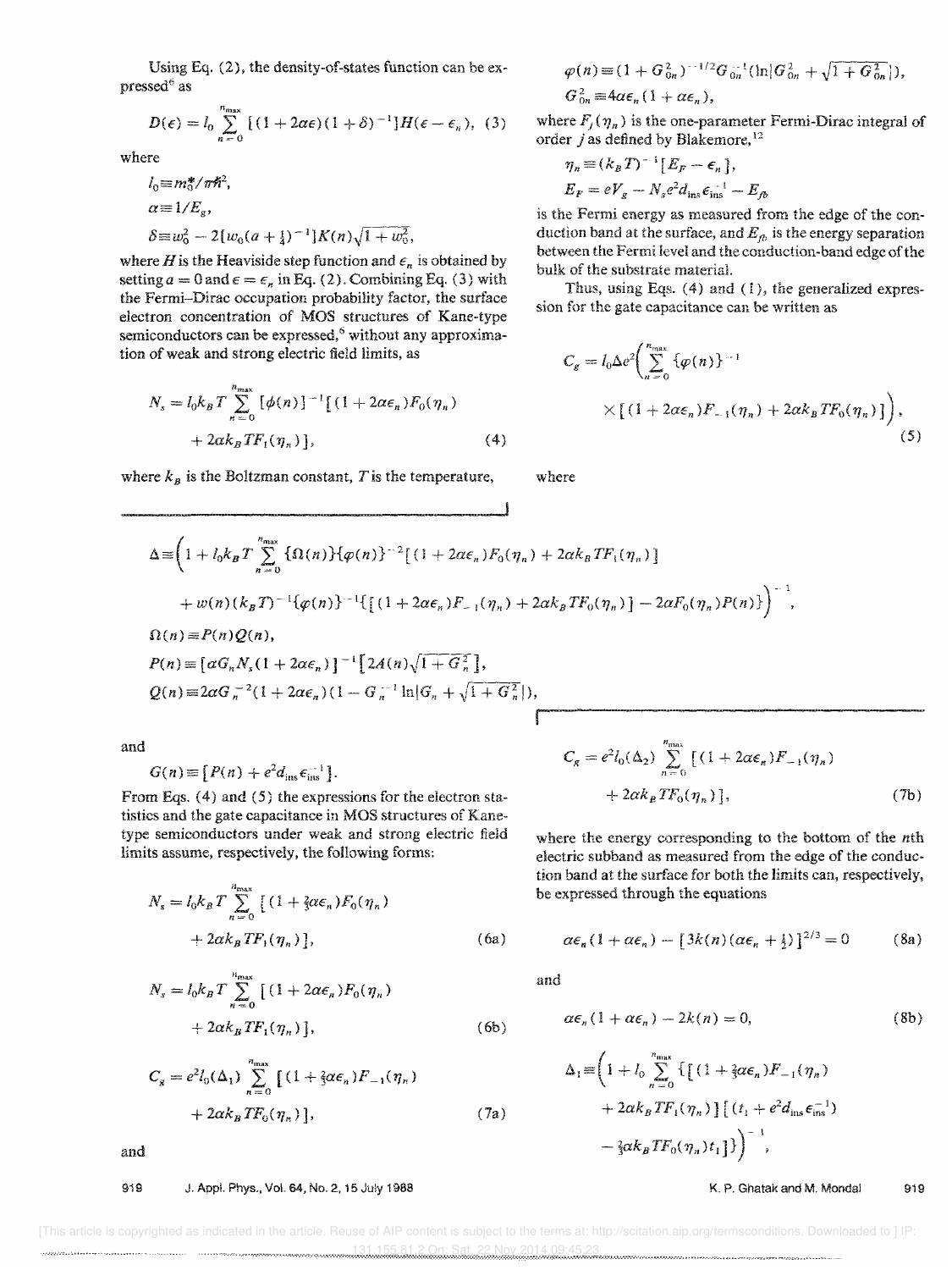$$
t_1 = 2N_s^{-1}3^{-1/3}\{k(n)\}^{2/3}
$$
  
\n
$$
\times (\alpha\epsilon_n + \frac{1}{2})^{2/3} [\alpha(1 + 2\alpha\epsilon_n)
$$
  
\n
$$
- \frac{2}{3}\alpha(1 + \alpha\epsilon_n)^{-1/3}\{3k(n)\}^{2/3}\}^{-1},
$$
  
\n
$$
\Delta_2 = \left(1 + l_0 \sum_{n=0}^{n_{\text{max}}} \{[(1 + 2\alpha\epsilon_n)F_{-1}(\eta_n) + 2\alpha k_B TF_1(\eta_n)][(t_2 + e^2d_{\text{ins}}\epsilon_{\text{ins}}^{-1}) - 2\alpha k_B TF_0(\eta_n)t_2]\}\right)^{-1},
$$

and

$$
t_2 \equiv 2k_n [\alpha N_s (1 + 2\alpha \epsilon_n)]^{-1}
$$

It may be mentioned in this context that Eqs. (6a) and (6b) were derived for the first time by Chakravarti et  $al^{13(a)}$  Besides, the expressions of  $C_g$  for both weak and strong electric field limits were derived by Choudhury et al.<sup>5</sup> in different forms together with various approximations. For  $\alpha \rightarrow 0$ , as for inversion layers on parabolic semiconductors, the above equations are further simplified to<sup>13(b)</sup>

$$
N_s = l_0 k_B T \sum_{n=0}^{n_{\text{max}}} [F_0(\eta_n)]
$$
 (9)

and

$$
C_{s} = l_{0}e^{2}\left(\sum_{n=0}^{n_{\text{max}}} F_{-1}(\eta_{n})\right)\left[1 + \sum_{n=0}^{n_{\text{max}}} F_{-1}(\eta_{n})\right] \times \left(\frac{e^{2}d_{\text{ins}}}{\epsilon_{\text{ins}}} + \frac{2}{3}\frac{g_{0}(n)}{N_{s}}\right)\right]^{-1}, \tag{10}
$$

where

$$
g_0(n) \equiv (\frac{3}{2}\pi e^2 N_s \hbar / \epsilon_{sc} \sqrt{2m_0^*})^{2/3} n',
$$

 $\epsilon_{\rm sc}$  is the semiconductors permittivity  $n' \equiv (n + \frac{3}{4})^{2/3}$ , and  $\eta_n \equiv (k_B T)^{-1} [E_F - g_0(n)].$ 

#### **RESULTS AND DISCUSSION**

Using Eqs. (4) and (5) and taking the parameters<sup>14,15</sup>

$$
E_g(x) = [-0.304 + 5 \times 10^{-4} T
$$
  
+ (1.914 - 10<sup>3</sup> T)x]eV,  

$$
m_0^*(x) = [3\hbar^3 E_g(x)/4P^2(x)],
$$
  

$$
P(x) = [\hbar^2(18 + 3x)/2m_0]^{1/2},
$$

and

$$
\epsilon_{\rm sc}(x) = (20.262 - 14.812x + 5.2795x^2)\epsilon_0,
$$

as appropriate for  $Hg_{1-x}Cd_xTe$ , we have plotted the gate capacitance of *n*-channel inversion layers on  $Hg_{1-x}Cd_xTe$ for  $x = 0.21$  as a function of surface electric field at 4.2 K taking  $\epsilon_{ins} = 2.8\epsilon_0$  (Ref. 16) (the permittivity of Mylar, for example, which is commonly used as the equivalent of the oxide material in MOS structures of small-gap semiconductors) for  $d_{ins} = 15 \mu m$  as shown in Fig. 1 under weak electric Eqs. (6a) and (7a) for the purpose of comparison. In Fig. 2,



FIG. 1. Curve  $A$  is the plot of gate capacitance as a function of surface electric field under weak electric field limit in n-channel inversion layers on  $Hg_{1-x}Cd_x$  Te using Eqs. (7a) and (6a), respectively. Curve B exhibits the same capacitance according to the generalized equations. The dotted curve corresponds to inversion layers on parabolic semiconductors.

data similar to that shown in Fig. 1 for low electric field limits have been plotted for the high electric field limit by using Eqs.  $(4)$ ,  $(5)$ ,  $(6b)$ , and  $(7b)$ , respectively. In both the figures the dotted curves correspond to the same dependence in inversion layers on parabolic semiconductors. It may be stated in this context that since most of the electrons occupy the lowest electric subband at low temperatures where the quantum effects become prominent, it is sufficiently accurate at such temperatures<sup>17</sup> to consider occupation of only the lowest electric subband, and we have taken the index  $n = 0$  for the subsequent numerical computations. It appears from both the figures that the gate capacitance increases with increasing surface field, showing a tendency of saturation at relatively high values of the surface field. Besides, the approximated results overestimate the value of the gate capacitance for both the limits. It may also be noted that the variations shown in the figures are in good qualitative agreement with the experimental observation as reported



FIG. 2. Curve  $A$  is the plot of the gate capacitance as a function of surface electric field under strong electric field limit in  $n$ -channel inversion layers on  $Hg_{1-x}Cd_xTe$  by using Eqs. (7b) and (6b), respectively. Curve B exhibits the same capacitance according to the generalized equations. The dotted curve corresponds to the same dependence in inversion layers on parabolic semiconductors.

K. P. Ghatak and M. Mondal 920